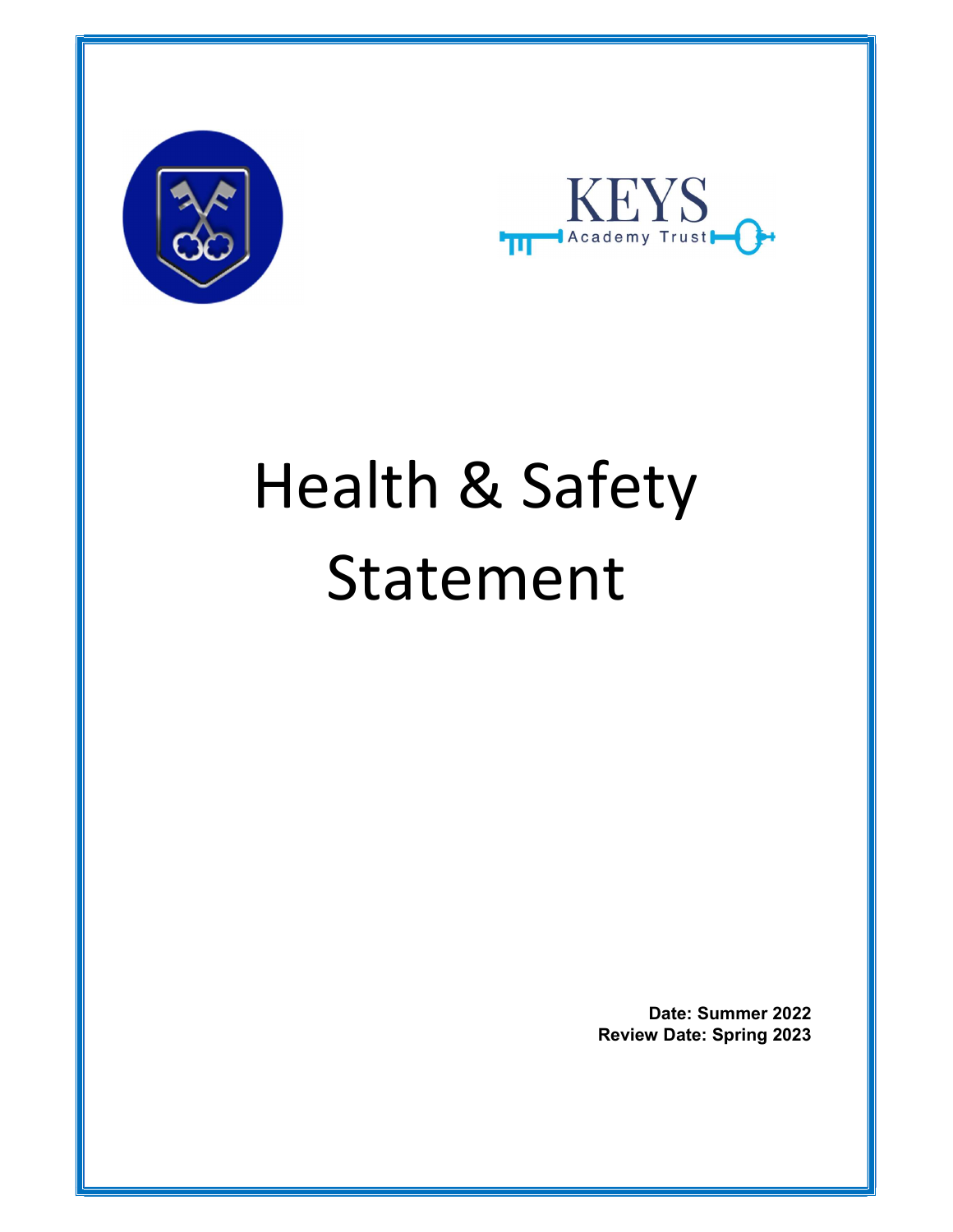## EARLEY ST PETER'S CE PRIMARY SCHOOL HEALTH AND SAFETY STATEMENT

Earley St Peter's CE Primary School is committed to providing and maintaining a safe and healthy working environment for our staff and for ensuring that the schools' premises and activities do not adversely affect the health and safety of our pupils or any other people. The school's aim is to integrate health and safety into everything we plan and do so that it becomes an intrinsic part of our culture.

The Head Teacher and the Governing Body recognise and accept their responsibilities by:

- providing adequate control of the health and safety risks arising from the school's work activities
- consulting with our employees on matters affecting their health and safety
- providing and maintaining safe plant and equipment
- ensuring the safe handling and use of substances
- providing information, instruction and supervision for employees
- ensuring all employees are competent to do their tasks, and to give them adequate training
- preventing accidents and cases of work-related ill health
- maintaining safe and healthy working conditions
- implementing emergency procedures for evacuation in case of fire or other significant incident
- implementing an annual review and revision as necessary of this statement including the organisation for its implementation and the health and safety procedures.



| Date:                      | Summer 2022 |
|----------------------------|-------------|
| Review Date:   Spring 2023 |             |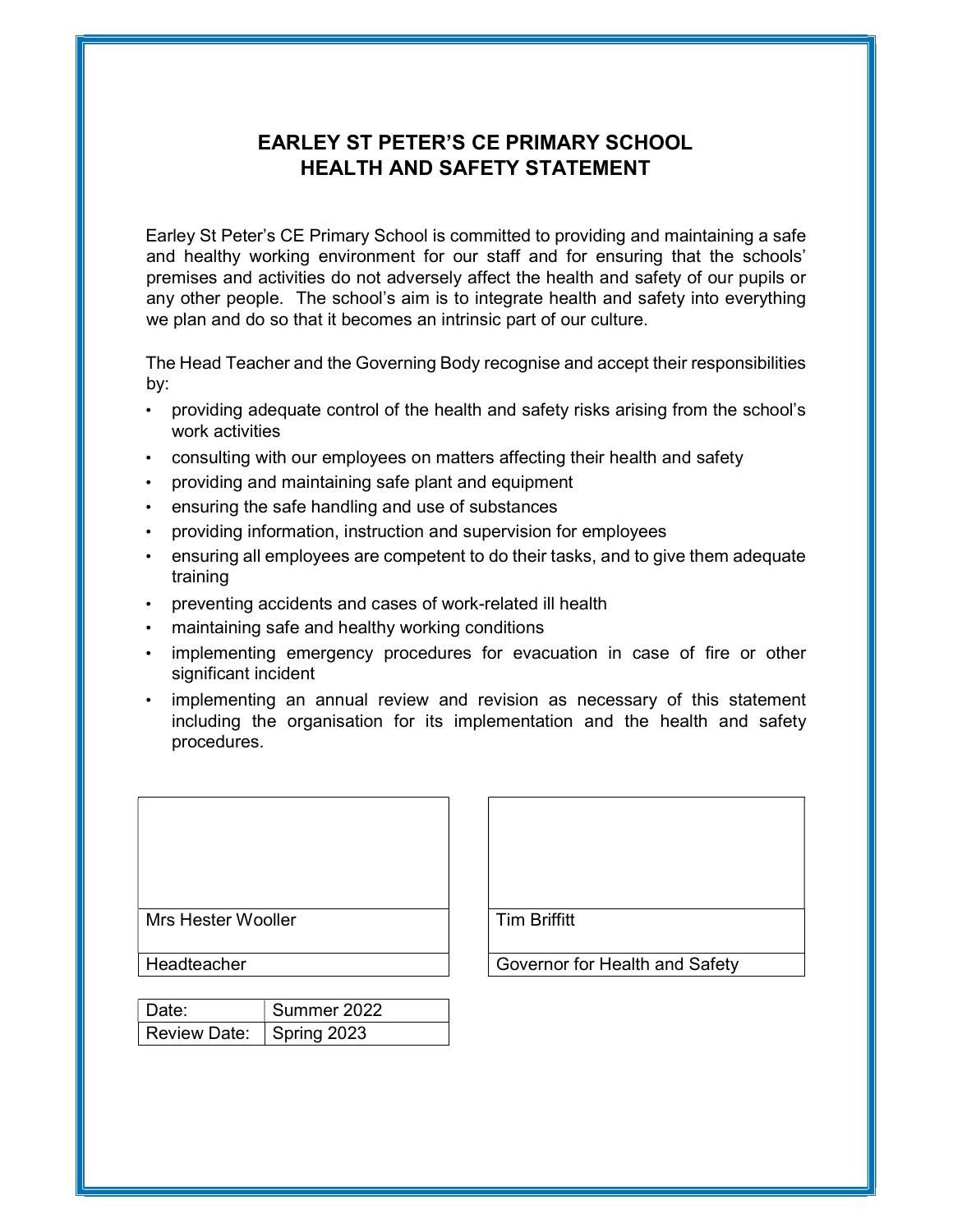## ROLES AND RESPONSIBILITIES

#### Headteacher

• Has overall day-to-day responsibility for health and safety and ensuring this statement, procedures and practices are implemented.

#### Employee H&S responsibilities:

- Take reasonable care of your own and other people's health and safety
- Follow the training you have received when using any work items given to you by your employer to use at work
- Co-operate with your employer on health and safety
- Tell someone (your employer, supervisor, or health and safety representative) if you think the work or inadequate precautions are putting anyone's health and safety at serious risk

| Title                                                    | <b>Name</b>                      |
|----------------------------------------------------------|----------------------------------|
| Headteacher                                              | Mrs Wooller                      |
| <b>Child Protection Lead</b>                             | Mr Bisset, Deputy Headteacher    |
| Governor for Health and Safety                           | Mr Briffitt                      |
| <b>School Safety Coordinator</b>                         | Mrs Jones, Operations Manager    |
| General risk assessors                                   | Headteacher & Operations Manager |
| <b>DSE Workstation Assessor</b>                          | <b>Operations Manager</b>        |
| Contractor co-ordinator                                  | <b>Operations Manager</b>        |
| Incident reporting co-ordinator                          | <b>Operations Manager</b>        |
| <b>COSHH Assessor</b>                                    | Headteacher & Operations Manager |
| <b>Manual Handling Assessor</b>                          | Headteacher & Operations Manager |
| <b>Emergency Co-ordinator for fire</b><br>and evacuation | Headteacher & Operations Manager |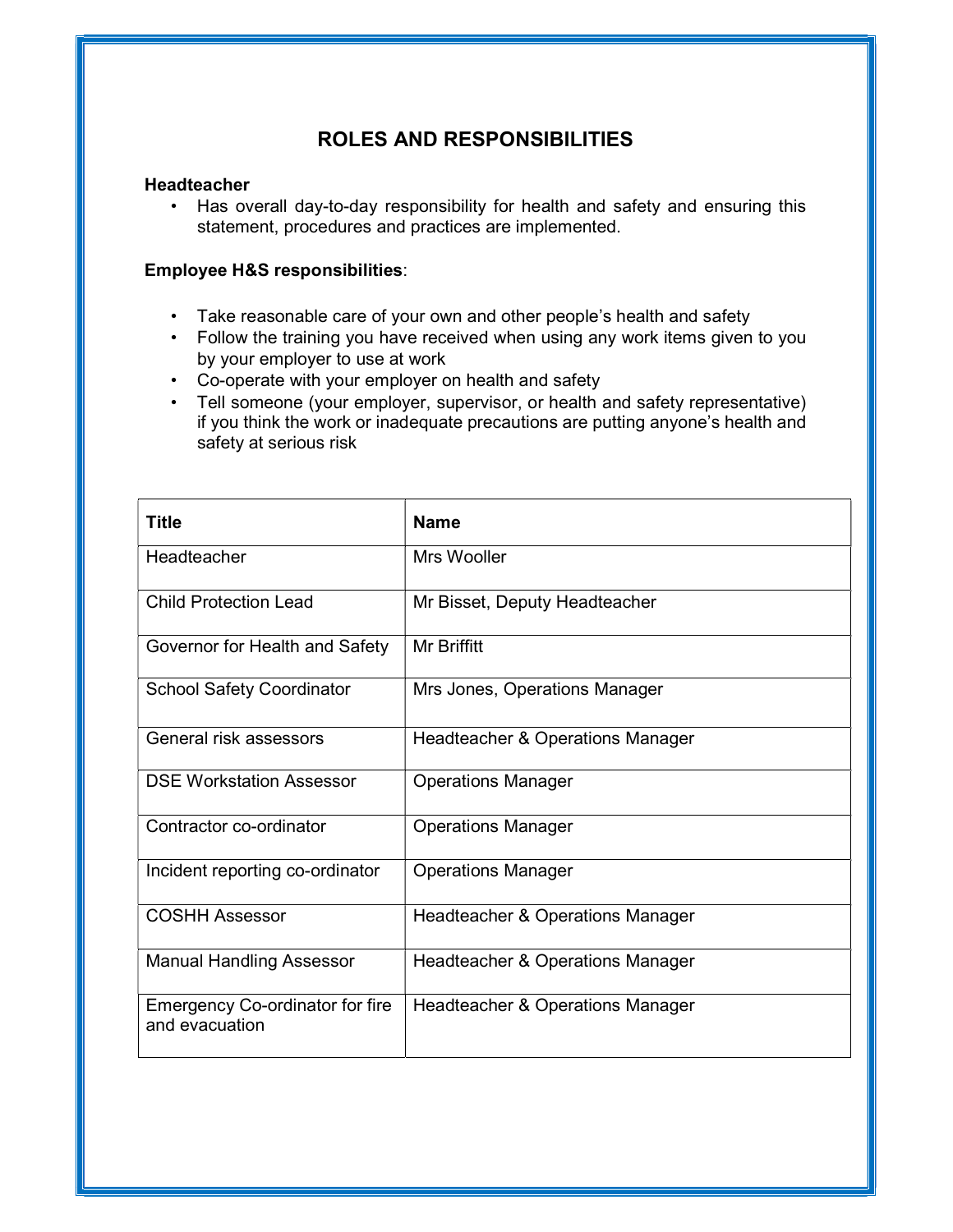| <b>Fire Wardens</b>                                                                                                                    | Mrs Jones (WBC course October 2018)<br>$\bullet$<br>Mrs Saunders (WBC course Nov 2019)<br>٠<br>Mrs Holloway (WBC course Nov 2019)<br>$\bullet$<br>Mrs Noronha (WBC course 10/6/21 & SSSCPD<br>$\bullet$<br>Feb 2021)<br>Mrs Munns (WBC course 10/6/21 & SSSCPD<br>Feb 2021)<br>Mrs Norman (WBC course 10/6/21 & SSSCPD<br>Feb 2021)<br>All support staff undertook online training in February<br>2021:<br>Fire Warden in Educational Settings<br>$\bullet$<br>Fire Safety Awareness in Educational Settings |
|----------------------------------------------------------------------------------------------------------------------------------------|--------------------------------------------------------------------------------------------------------------------------------------------------------------------------------------------------------------------------------------------------------------------------------------------------------------------------------------------------------------------------------------------------------------------------------------------------------------------------------------------------------------|
| Fire risk assessor                                                                                                                     | Headteacher & Operations Manager                                                                                                                                                                                                                                                                                                                                                                                                                                                                             |
| Qualified First Aid at Work with<br>AED (3-day course)<br><b>Qualified Paediatric First Aiders</b>                                     | Miss Hanton (exp 24/11/24)<br>Mrs Butt (exp 28/4/24)                                                                                                                                                                                                                                                                                                                                                                                                                                                         |
| (two-day/12-hour course)                                                                                                               | <b>EYFS team:</b> Mrs MacDonald (exp 13/9/24), Mrs Smith<br>(exp 1/10/24), Miss Sandhu (exp 12/10/24)<br>KS1 team: Mrs Holloway (exp 28/4/24)                                                                                                                                                                                                                                                                                                                                                                |
| <b>Qualified Paediatric First Aid</b><br>(6hr) & Emergency First Aid at<br>Work (Bolt on) with asthma &<br>anaphylactic shock sessions | Mr Bisset, Mr Smith, Mrs Jones, Mrs Butt<br><b>EYFS team: Mrs Rogers</b><br>KS1 team: Mrs Carrick, Mrs Munns<br>KS2 team: Mrs Atif, Mrs Austin, Mr Coupe, Mr<br>Florides, Mrs Hussain, Miss Nash, Mrs New, Mrs<br>O'Shea, Mrs Rowe, Mrs Sinha, Mrs Smith, Mrs Verran,<br>Mr Williams<br>(exp 22/10/24)                                                                                                                                                                                                       |
| <b>Qualified Emergency Paediatric</b><br>First Aid (6 hour Paediatric First<br>Aid)                                                    | Mrs Mac'Neil (exp 07/6/24)<br>Mrs Noronha (exp 07/6/24)<br>Mrs Hyman (exp 07/6/24)                                                                                                                                                                                                                                                                                                                                                                                                                           |
| Type 1 Diabetic Trained                                                                                                                | Mrs Munns, Mrs Charge, Mrs Noronha, Mrs Dunthorne,<br>Miss Hanton, Mrs Lapthorn, Mrs Holloway                                                                                                                                                                                                                                                                                                                                                                                                                |
| <b>Educational Visits Coordinator</b><br>(EVC)                                                                                         | <b>Operations Manager</b>                                                                                                                                                                                                                                                                                                                                                                                                                                                                                    |
| <b>Safety Representative</b>                                                                                                           | Headteacher & Operations Manager                                                                                                                                                                                                                                                                                                                                                                                                                                                                             |